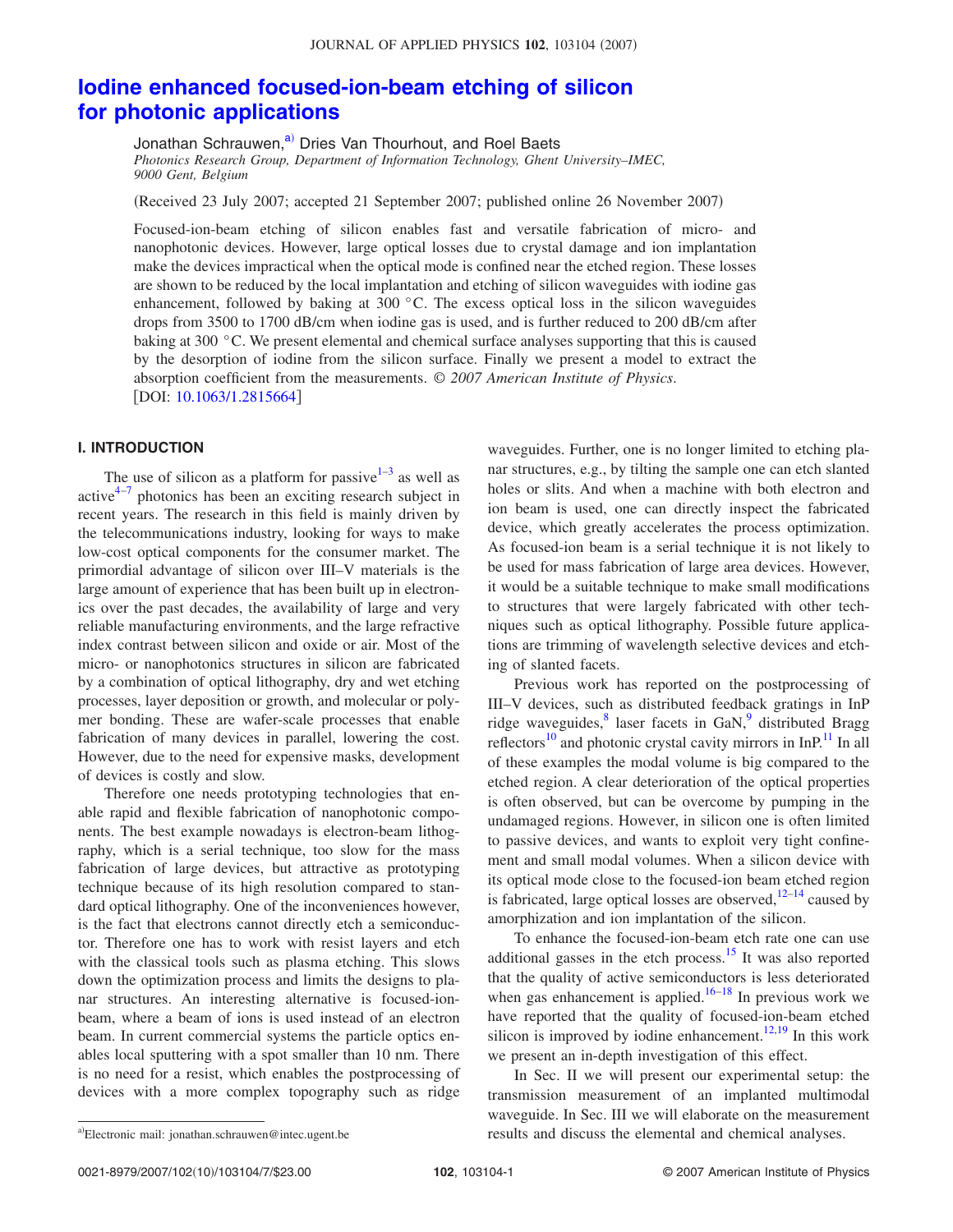<span id="page-1-0"></span>

FIG. 1. Experiment: measurement of the transmitted optical power through

#### **II. EXPERIMENT**

## **A. Implanting/etching waveguides**

To assess the losses induced in silicon by etching with a focused-ion beam, we have chosen to etch predefined broad waveguides on silicon on insulator wafers. The fabrication process of these multimodal waveguides was previously described, $20,21$  $20,21$  and consists of 248 nm optical lithography and inductively coupled plasma etching in a HBr/Cl atmosphere. This process defines 10  $\mu$ m wide waveguides in a 220 nm thick crystalline silicon layer (slightly  $p$ -doped  $\sim$ 10<sup>15</sup> cm<sup>-3</sup>) on top of a 2  $\mu$ m thick oxide layer. These broad waveguides guide a fundamental mode at 1.55  $\mu$ m with an effective index nearly equal to that of the slab mode.

By scanning the ion beam across the top surface of these waveguides they are implanted and/or etched, depending on the dose of incident ions (Fig. [1](#page-1-0)). The experiments in this work are conducted with an FEI dual-beam 600, equipped with a 30 keV gallium beam with minimal spot size of 10 nm, and a 30 keV electron beam for *in situ* inspection and ion-beam alignment. To enhance the etch process by iodine chemistry, our system is equipped with a gas nozzle that can be positioned near the etch site (at a distance of about 100  $\mu$ m). The nozzle contains a crucible with solid I<sub>2</sub> that is heated to about 42 °C, causing the iodine to sublimate and adsorb to the silicon surface. In this way the background iodine pressure in the chamber is kept low, as it would disturb the particle optics.

The ion beam is scanned over the waveguide with a digital scanning algorithm: the beam moves to a certain location, the shutter opens during a certain dwell time and then closes, the beam is moved over a certain distance we will call pitch, and so on. The beam placement accuracy is limited by the 12 bit digital-to-analog converter (DAC) and can be calculated as one 4096th of the field of view. The smallest possible dwell time in our machine is 100 ns. In the case of direct silicon etching the beam current was 300 pA. To have a homogeneous dose spread in the etched region it is sufficient to choose the pitch smaller than 1.5 times the beam width.<sup>22</sup> In our experiments we have chosen pitch= $(0.5$  $\times$  beam width). This would lead to DAC problems when a

<span id="page-1-1"></span>

implanted and etched silicon waveguides.<br>
FIG. 2. Loss measurements for directly etched silicon waveguides ( $\square$ ), and iodine enhanced etched silicon waveguides before  $(\bigcirc)$  and after  $(\bigtriangleup)$  thermal treatment.

large field is used with a small beam diameter. So we have chosen to give an extra blur by defocusing, to reach an actual beam diameter of 105 nm, in contrast to the normal size of 33 nm for a 300 pA beam. For a 10  $\mu$ m  $\times$  10  $\mu$ m area and a 1  $\mu$ s dwell time, a dose of  $5 \times 10^{15}$  Ga/cm<sup>2</sup> is delivered in  $74$  passes of  $36.1$  ms  $(2.67 \text{ s in total})$ . In the case of enhanced etching a dwell time of 400 ns was chosen to avoid depletion of the adsorbed molecules.<sup>15</sup> We have also chosen the pitch equal to the beam width, which leads to 831 passes of about 3.2 ms for equal dose and area. The samples for surface and ion profile analyses were prepared on a silicon wafer with 20 nA on a 500  $\mu$ m  $\times$  500  $\mu$ m area with a beam width of 1.6  $\mu$ m.

#### **B. Loss measurements**

The broad silicon waveguides are provided with grating couplers to couple light from a single mode fiber to the chip and back (Fig. [1](#page-1-0)). 10 mW of light at a wavelength around 1.55  $\mu$ m is produced by a super luminescent light-emitting diode, is polarization controlled and coupled into the waveguide. The grating couplers will couple only the transverse electric fraction of the light into the waveguides. When the fibers are carefully aligned on top of the grating couplers the optical power is coupled only into the ground mode. The transmitted spectrum has a Gaussian shape<sup>23</sup> and is measured by a spectrum analyzer with a bandwidth of 10 nm. The transmitted power fraction is extracted from these spectra by taking the peak transmission. To measure the losses in the implanted or etched waveguides we use the cut back method: waveguides are implanted with the same dose over varying lengths. A linear fit of the optical losses in function of the implanted length yields the excess losses per unit length (Fig. [2](#page-1-1)). Each grating coupler has a loss of about 7 dB (slightly variable on different samples due to different exposure parameters or alignment issues), so the expected excess loss of an unimplanted waveguide is about 14 dB. The sample length is 7 or 12 mm, which makes the waveguide losses negligible (about 0.1 dB/cm).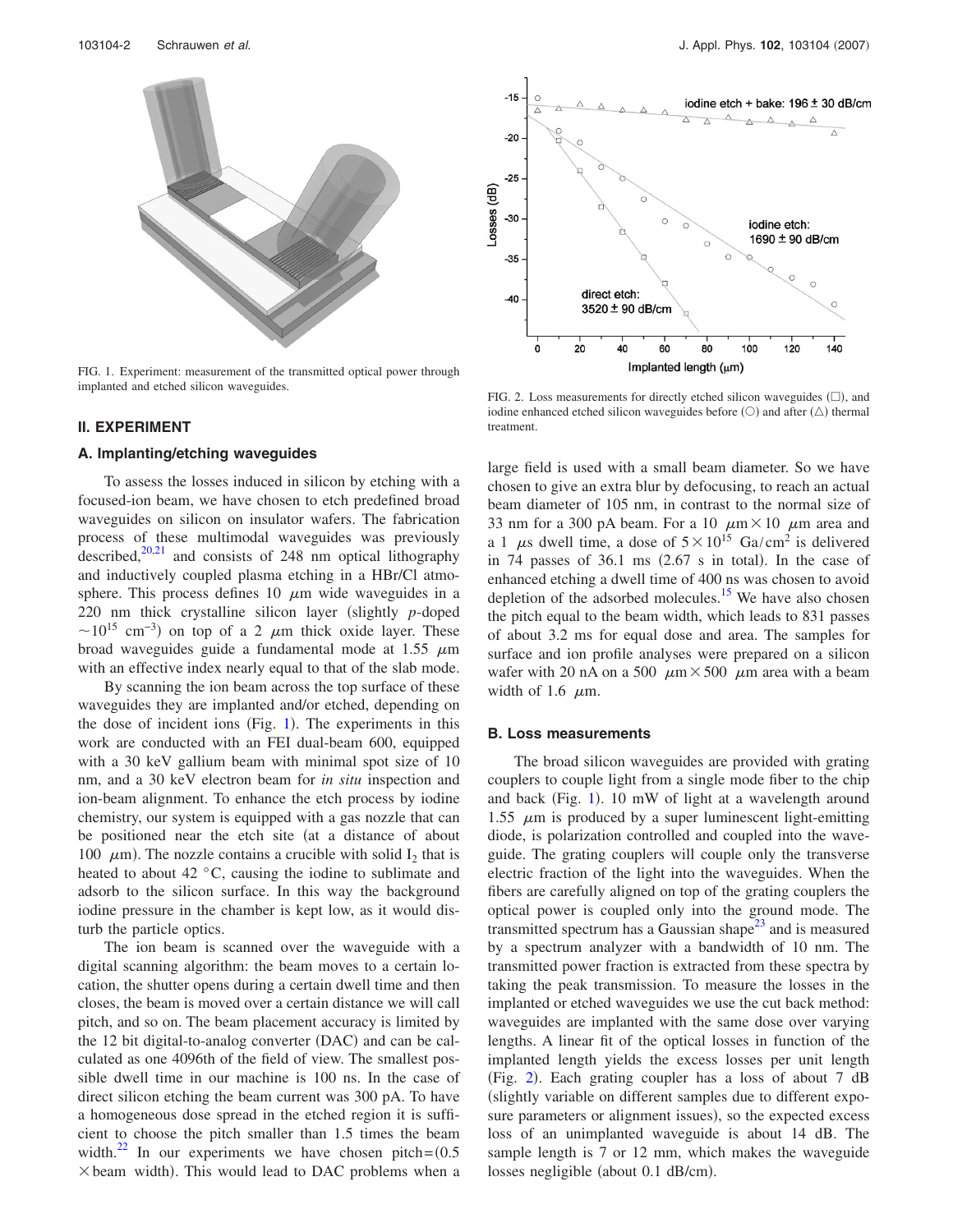#### **III. RESULTS AND DISCUSSION**

## **A. Direct etching of silicon: High optical losses**

Although gallium acts as a *p*-dopant in silicon, its use in electronics has been scarce due to the high diffusivity in  $SiO<sub>2</sub>$ , the low amorphization dose,<sup>24</sup> and the relatively low solid solubility in silicon. $25$  In this work however, we are restricted to the use of gallium due to the limited commercial availability of other focused-ion beams.

It is known from TRIM calculations (transport and range of ions in matter $^{26}$ ) that a large number of gallium atoms are implanted into silicon per sputtered substrate atom, causing amorphization and implantation of silicon and thus high optical losses. To investigate these optical losses we have implanted broad waveguides as described in Sec. II A. We have chosen an implantation dose of  $5 \times 10^{15}$  Ga<sup>+</sup>/cm<sup>2</sup> for two reasons. A primary reason is to aim for sufficiently high doses to have amorphization. From literature we have estimated that at 30 keV a dose of  $1 \times 10^{14}$  Ga<sup>+</sup>/cm<sup>2</sup> is suffi-cient to make an amorphous silicon layer.<sup>24[,27–](#page-6-6)[29](#page-6-7)</sup> A secondary reason is not to etch away too large a fraction from the silicon waveguide not to encounter mode mismatch losses. It was reported in Refs. [30](#page-6-8) and [31](#page-6-9) that silicon swells at low dose implantations (typically  $\leq 5 \times 10^{15}$ ) and starts etching at higher doses. So we expect no net etching in our experiment, which was confirmed by measuring the depth profile afterwards.

By TRIM calculations we have estimated an amorphization depth of approximately 50–60 nm, which is confirmed by Ref. [32.](#page-6-10) The peak concentration (at a depth of 28 nm) in our experiment is expected to be about  $1.8 \times 10^{21}$  Ga<sup>+</sup>/cm<sup>3</sup>, or 3.6 at. % (The experimental verification will be discussed later). This is far above the solid solubility of gallium in silicon at room temperature  $[10^{19} \text{ Ga}^+/\text{cm}^3 \text{ (Ref. 25)}]$  $[10^{19} \text{ Ga}^+/\text{cm}^3 \text{ (Ref. 25)}]$  $[10^{19} \text{ Ga}^+/\text{cm}^3 \text{ (Ref. 25)}]$ . However, due to the low diffusivity of gallium in silicon, this configuration is stable at room temperature. Due to the low amorphization dose we do not expect any channeling effects, so all implantations were performed perpendicular to the surface.

The results are plotted in Fig. [2](#page-1-1) (data points marked with  $\Box$ ). We have measured a loss of 3520 $\pm$ 90 dB/cm for directly etched waveguides. To compare this to the expected material losses ( $\alpha$  in dB/cm) due to free carriers we will assume a homogeneous dose of  $1 \times 10^{21}$  Ga<sup>+</sup>/cm<sup>3</sup> in the top 50 nm layer of the waveguide. According to Ref. [33](#page-6-11) this would lead to  $\alpha$ =6000 cm<sup>-1</sup>, assuming that all gallium atoms are electrically active. Due to limited overlap between the fundamental mode and the lossy region the modal losses will be lower. We have computed the losses of the fundamental mode in this case: about 2500 dB/cm. This proves that, even if all gallium atoms would be electrically active, the losses we have measured cannot only be explained by carrier absorption.

It is clear that these losses are too high to make useful devices where the optical mode is confined near the etched region, e.g., photonic crystals. It was pointed out in Ref. [14](#page-5-9) that the gallium atoms can be removed by high temperature annealing  $(800 °C)$ . But as we are interested in focused-ion beam as a postprocessing technique, where metal is contact-

<span id="page-2-0"></span>

FIG. 3. Depth concentration profiles for Si and Ga, obtained by secondary ion mass spectroscopy (SIMS). The implantation depth in the case of iodine enhancement is significantly lower, and baking at 300 °C only slightly alters the profile.

ing silicon or III–V materials are bonded on silicon, high temperatures are not desirable. For this reason we have looked for a low temperature alternative to reduce optical losses: chemically enhanced etching.

#### **B. Iodine enhanced etching**

On impact at the etch site, the iodine atoms adsorb to the silicon surface,  $34-37$  $34-37$  creating SiI<sub>x</sub> bonds. The species formed in this reaction are involatile at room temperature, so the silicon surface will not be etched without extra heating. However, when gallium atoms impact on the surface and disturb the thermodynamic equilibrium, the silicon–iodine molecules can desorb and are pumped away in the vacuum system, so the surface is etched. This process greatly enhances the etch rate, as was also reported for other adsorbed halogens.<sup>38</sup>

Figure [2](#page-1-1) (data points marked as  $\circ$ ) shows the measured excess losses in waveguides etched with the same dose as previously  $(5 \times 10^{15} \text{ Ga}^+/\text{cm}^2)$ , but with iodine atoms adsorbed to the surface. From the measurements we have extracted an excess loss of  $1690±90$  dB/cm. This is proof of less optical absorption in halogen enhanced focused-ion beam etched silicon. Similar results were reported for the photoluminescence of GaAs in the case of chlorine etch enhancement[.16](#page-5-11)[–18](#page-5-12)

Secondary ion mass spectroscopy (SIMS) was performed (with a 500 eV oxygen beam and final crater depth of 200-300 nm) to investigate the depth profile of Ga in the case of direct etching and iodine enhanced etching. The results are depicted in Fig. [3.](#page-2-0) The Ga profile is the sum of both stable isotopes that were measured separately. A primary observation is the peak dose for the direct etch: from TRIM calculations we had expected a dose of  $1.8 \times 10^{21}$  Ga<sup>+</sup>/cm<sup>3</sup>, whereas the graph shows only  $1.0 \times 10^{21}$  Ga<sup>+</sup>/cm<sup>3</sup>. By integrating over the entire depth range we have calculated a real area dose of  $2.99 \times 10^{15}$  Ga<sup>+</sup>/cm<sup>2</sup>, instead of the exposed  $5 \times 10^{15}$  Ga<sup>+</sup>/cm<sup>2</sup>. In the case of iodine enhancement this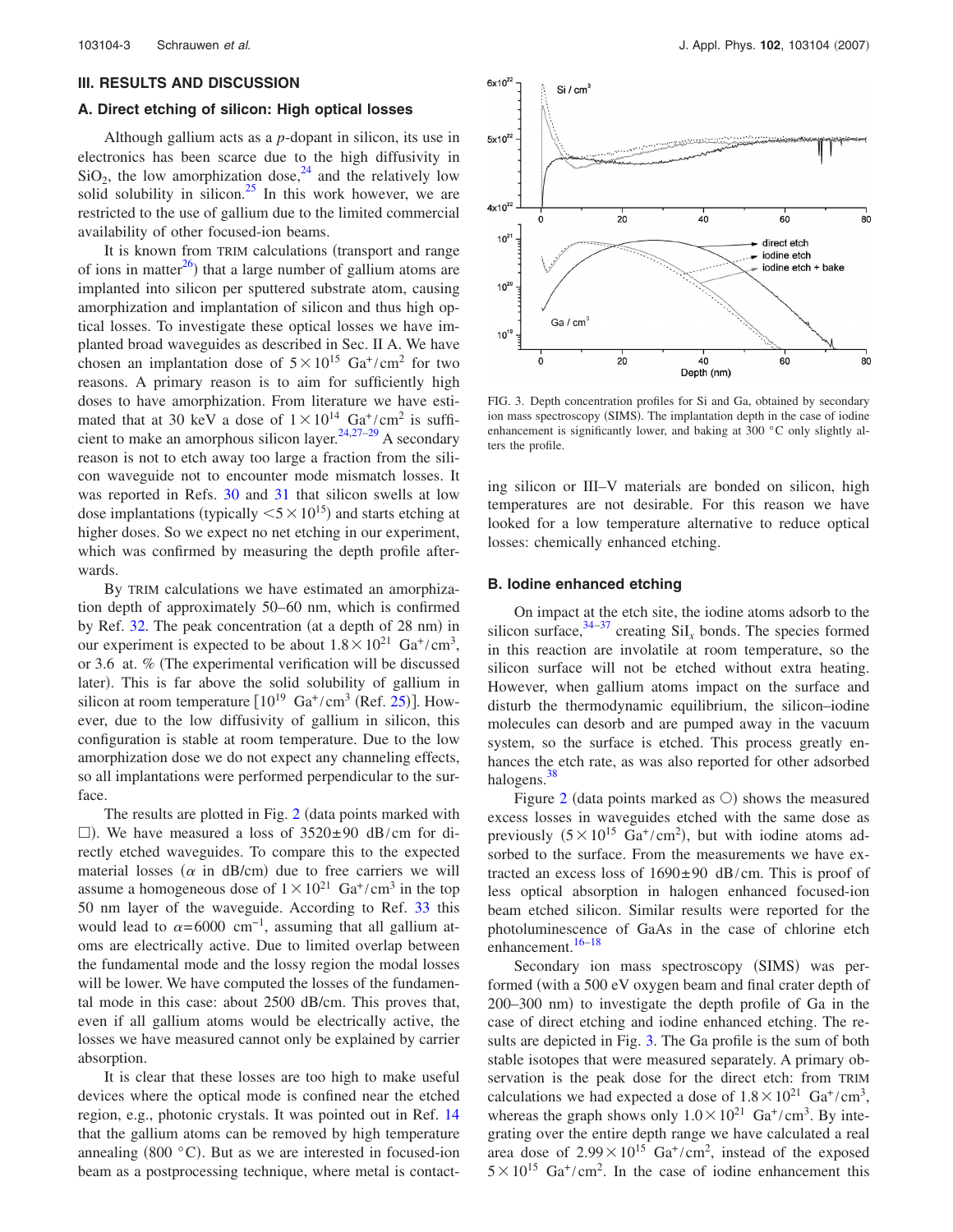<span id="page-3-0"></span>

FIG. 4. Graph of the energy dispersive x-ray (EDX) analysis before (black dotted) and after (gray) thermal treatment at 300 °C. The inset zooms in on the iodine peaks, and shows that the iodine content of the sample surface noticeably decreases during the treatment.

discrepancy is even bigger with a real area dose of 1.98  $\times$  10<sup>15</sup> Ga<sup>+</sup>/cm<sup>2</sup>. Although we do not have an explanation for this discrepancy, the doses are still sufficiently high to amorphize silicon and our further conclusion will not be altered.

It is also clear from the graph that the silicon density is lower in the regions where the gallium dose is high, which we expect due to amorphization and swelling. The Si profile for the enhanced etches suggests a higher Si density near the surface, however, this might only seemingly be so due to the higher ionization rate in the SIMS measurement due to the presence of iodine near the surface. Another observation is the shallower implantation depth in the case of iodine enhanced etch: the peak dose has shifted from 28 to 11 nm when iodine enhancement is applied. A bake step at 300 °C (see further) does not noticeably alter the depth profile.

#### **C. Iodine desorption by thermal treatment**

Most of the iodine–silicon bonds created by the ion bombardment are not volatile at room temperature, and possibly remain on the surface. Therefore, we have baked the samples for 2 h on a hot plate at 300 °C in  $N_2$ . The optical measurements of samples implanted with equal dose (5)  $\times$  10<sup>15</sup> Ga<sup>+</sup>/cm<sup>2</sup>) with iodine and thermal treatment show a remarkable decrease in excess optical losses, as shown in Fig. [2](#page-1-1) (data points marked with  $\triangle$ ). We have measured a loss of  $196 \pm 30$  dB/cm.

To verify the chemical and elemental composition of the etched and/or baked surface we have performed energy dis-persive x-ray spectroscopy (EDX, see Fig. [4](#page-3-0)) and x-ray pho-toemission spectroscopy (XPS, see Fig. [5](#page-3-1)) analyses.

The EDX analysis was done at grazing incidence with 10 keV electrons to give as much information as possible about the composition of the surface. However, a Monte Carlo simulation has taught us that the interaction volume in this analysis is still at least 500 nm. So this analysis will mainly probe the silicon bulk. From the graph in Fig. [4](#page-3-0) we

<span id="page-3-1"></span>

FIG. 5. X-ray photoemission spectroscopy (XPS) of silicon before etching (without native oxide removal), etched with iodine enhancement and etched with iodine and baked at 300 °C. After baking there is an obvious decrease of iodine and gallium content at the surface.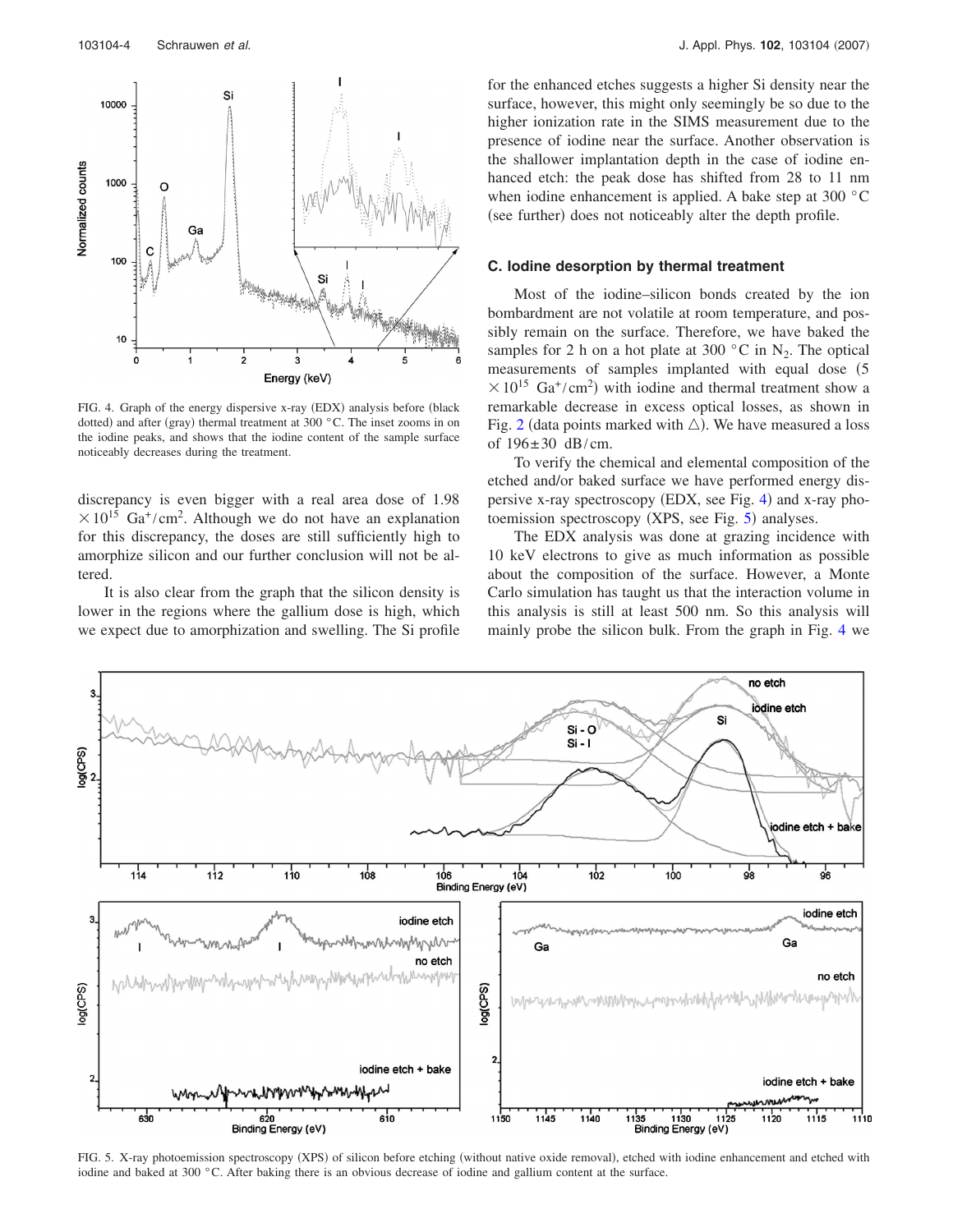can clearly see that the amount of iodine decreases after baking, whereas the gallium content remains constant. This is as expected since the diffusion of gallium in silicon is slow, even at 300 °C, and is also supported by the SIMS measurement in Fig. [3.](#page-2-0)

To gain more insight in the surface composition of the samples we have conducted an XPS analysis. X-ray generated photo-electrons give information about the occupied energy levels of the surface atoms, from which we can deduce the element and its chemical state. The photoemission spectra are presented in Fig. [5.](#page-3-1) To eliminate any charging effects that would change the Fermi level in the bulk silicon, we have calibrated all measurements by shifting the Si bulk component to 98.74  $eV<sup>37</sup>$  We have measured three samples: a nonetched Si sample without native oxide removal; an iodine etched sample; and an iodine etched and baked sample. The latter was measured with somewhat higher energy resolution, giving rise to a lower count rate and narrower peaks. The nonetched sample shows no presence of gallium nor iodine, as expected. Further the peak around 102 eV shows the presence of native oxide. It was reported in Ref. [35](#page-6-15) that upon iodine adsorption extra silicon peaks appear about 1 eV higher than the bulk component. These are due to the adsorption of iodine and saturation of dangling bonds, followed by the formation of the  $Si<sup>+</sup>$  and  $Si<sup>2+</sup>$  oxidation states at higher iodine saturation. These experiments were conducted with synchrotron-based photoelectron spectroscopy and visualize very small energy shifts that are impossible to resolve in our commercial XPS system. However, we can still draw some useful conclusions from the photoemission spectra. After iodine enhanced etching the  $SiO<sub>2</sub>$  peak becomes more significant and slightly shifts to the right, whereas an iodine peak appears near 620 eV, suggesting the presence of siliconiodine bonds. There is also a noticeable amount of gallium in the sample. After baking for 2 h at 300  $^{\circ}$ C, the SiO<sub>2</sub> peak weakens again, but a small shift to lower binding energy remains. Further, the iodine peak disappears and the gallium peak weakens. This suggest that much of the  $SiI<sub>x</sub>$  bonds have disappeared during baking, whereas the chemical nature of the silicon surface layer is slightly altered. The reduction of the gallium component suggests that part of the implanted ions are captured in a surface layer during etching, and desorb with the SiI*<sup>x</sup>* bonds.

## **D. Amorphization**

To verify the crystallinity after etching we have performed electron backscatter diffraction with 5 keV electrons at 70° incidence. As displayed in Fig. [6,](#page-4-0) the diffraction of electrons on lattice plains shows a clear pattern for nonetched crystalline silicon. The same analysis was carried out on directly etched and iodine etched samples (as described in Sec. II), yielding amorphization in both cases. Baking for 2 h at 300 °C nor a 6 min anneal at 700 °C succeed in recrystallizing the etched surface. This is in contradiction with what was previously reported for recrystallization of gallium implanted silicon. $24,27,39,40$  $24,27,39,40$  $24,27,39,40$  $24,27,39,40$  However, previous work has not

<span id="page-4-0"></span>

FIG. 6. Electron backscatter diffraction (EBSD) micrographs showing the amorphization after etching. The surface is not recrystallized after a 6 min anneal at 700 °C, in contradiction with what we expect from literature.

reached implantations as high as some atomic percent. The very high degree of contaminants in the silicon likely disturbs the recrystallization process.

#### **E. Higher doses**

Up to now we have used a dose of  $5 \times 10^{15}$  Ga<sup>+</sup>/cm<sup>2</sup>. Waveguides that are exposed to this dose do not undergo substantial etching. So to investigate the optical losses of more realistic structures etched with iodine enhancement, we have etched the waveguides with higher doses but on sections with an equal length  $(25 \mu m)$ . The maximum dose, 1  $\times 10^{17}$  Ga<sup>+</sup>/cm<sup>2</sup>, etches away the complete 220 nm silicon layer. As minimal dose we have chosen  $2 \times 10^{15}$  Ga<sup>+</sup>/cm<sup>2</sup>. For each dose we have measured the excess optical losses as well as the depth of the etched region before and after a 2 h bake at 300 °C. The etch depth was measured with an optical profilometer (Veeco Wyko NT3000) after depositing 100 nm of gold. The results are displayed in Fig. [7,](#page-4-1) where the experimental uncertainty for the measurements is illustrated by the size of the data points.

<span id="page-4-1"></span>

FIG. 7. Optical losses, including 14 dB of the fiber couplers, of the iodine etched sample before (O) and after  $(\nabla)$  baking at 300 °C, and the etch depth measured by an optical profilometer before  $(\bullet)$  and after  $(\blacktriangledown)$  baking. The dotted vertical line indicates the dose used in previous experiments. The optical losses after baking remain rather constant up to an etch depth of about 100 nm.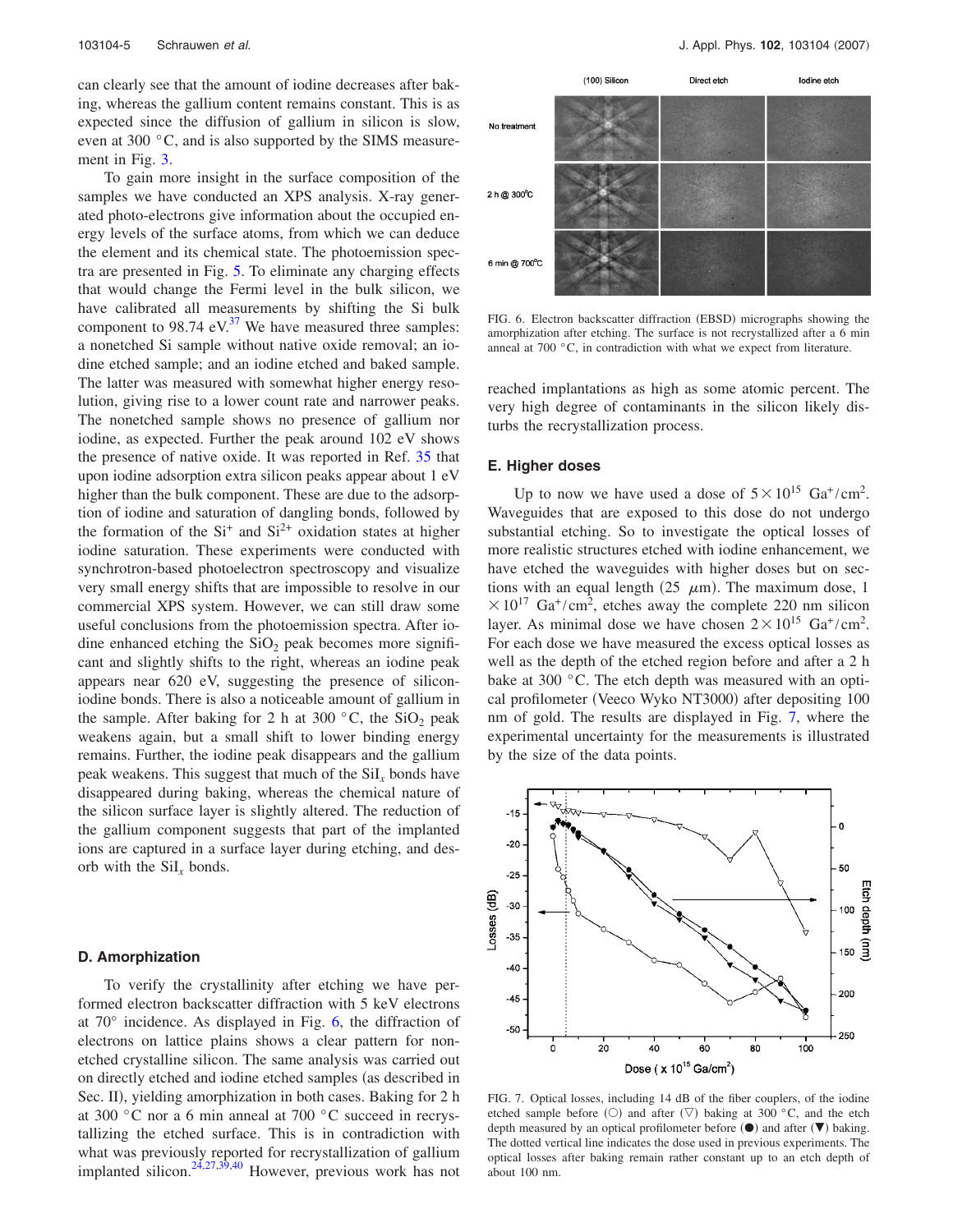<span id="page-5-15"></span>

FIG. 8. Losses as a function of the measured etch depth  $(\nabla)$ . The negative depth accounts for swelling of the material. The dotted lines represent the simulated losses for a layer with 40 nm thickness and different loss coefficients, whereas the gray lines represent the losses for a layer with varying thickness and a loss coefficient of 1650 cm−1. A schematic representation of the model is shown in the inset.

The depth measurement shows that the samples swell at low dose implantation under iodine atmosphere, similar to swelling by direct gallium implantation. $30,31$  $30,31$  However, we expect possible extra swelling due to the formation of adsorbed  $\mathrm{SiI}_x$  species on the sample surface. The overall etch depth after baking is significantly deeper, which also supports the fact that SiI*<sup>x</sup>* is desorbed from the silicon surface. The reduction of the optical losses in the etched structure by desorbing iodine bonds is obvious.

# **F. Calculation of material losses after iodine desorption**

In Fig. [8](#page-5-15) the data points from Fig. [7](#page-4-1) are replotted, but as a function of the measured etch depth instead of the exposed dose. The negative depths are due to swelling at low doses. We want to extract the average material losses in the implanted section and for that purpose use the following model. From the SIMS data we have estimated the depth of the amorphous silicon layer to be 40 nm. We have assumed that this layer has a refractive index of 3.7, with a variable imaginary part to fit the material losses to the experimental data points. The power transmitted through a 25  $\mu$ m etched waveguide region, as displayed in the inset of Fig. [8,](#page-5-15) is calculated in a two-dimensional simulation with a mode expansion tool. This was done at a fixed wavelength of 1.55  $\mu$ m, taking into account 50 modes in the vertical direction. For deeply etched waveguides this model becomes invalid due to large reflections and radiative losses, so we take etch depths up to 100 nm into account, as displayed in the inset of Fig. [7.](#page-4-1) We have also displayed the simulated losses for material loss varying from 0 to 3000 cm<sup>-1</sup> in steps of 500 cm<sup>-1</sup>. An offset of  $-13.3$  dB (the zero dose data point from Fig. [7](#page-4-1)) was applied to account for the losses in the fiber couplers. From these simulations we have estimated a loss coefficient of  $1650 \pm 250$  cm<sup>-1</sup> in the amorphized silicon layer. The gray lines represent the simulated losses for a layer with a loss of 1650 cm−1 and a thickness of 35 and 45 nm.

### **IV. CONCLUSIONS**

We have performed optical loss measurements on predefined silicon on insulator waveguides that were implanted and etched by focused-ion beam. Direct etching yields very high losses, compromising the usefulness of this technique for the fabrication of photonic components where the optical mode is confined near the etched region. However, by using iodine as etch enhancement gas and by performing a thermal treatment at 300 °C we have drastically reduced the optical losses in silicon. Examination of the etched surface suggests that the treatment is necessary to desorb silicon–iodine bonds from the surface. We have estimated the resulting material losses in the etched region by fitting a simplified model to our data. We believe that iodine enhanced etching is a promising technique for the postprocessing of photonic devices in silicon.

## **ACKNOWLEDGMENTS**

This work was partly supported by the European Union through the Network of Excellence ePIXnet, by the Belgian IAP-PHOTON network and the Fund for Scientific Research (FWO).

- <span id="page-5-0"></span>1 T. Tsuchizawa, K. Yamada, H. Fukuda, T. Watanabe, J. Takahashi, M. Takahashi, T. Shoji, E. Tamechika, S. Itabashi, and H. Morita, IEEE J. Sel. Top. Quantum Electron.  $\mathbf{11}$ , 232 (2005).
- P. Dumon, W. Bogaerts, D. Van Thourhout, D. Taillaert, R. Baets, J. Wouters, S. Beckx, and P. Jaenen, Opt. Express 14, 664 (2006).
- <span id="page-5-1"></span>Q. F. Xu, B. Schmidt, S. Pradhan, and M. Lipson, Nature (London) 435,  $325$  (2005).
- <span id="page-5-2"></span><sup>4</sup>H. S. Rong, R. Jones, A. S. Liu, O. Cohen, D. Hak, A. Fang, and M. Paniccia, Nature (London) **433**, 725 (2005).<br><sup>5</sup>G, Boolkans, D. Van Thourbout, B. Boots
- <sup>5</sup>G. Roelkens, D. Van Thourhout, R. Baets, R. Notzel, and M. Smit, Opt. Express **14**, 8154 (2006).
- A. W. Fang, R. Jones, H. Park, O. Cohen, O. Raday, M. J. Paniccia, and J. E. Bowers, Opt. Express **15**, 2315 (2007).
- <span id="page-5-3"></span><sup>7</sup>J. Van Campenhout, P. Rojo Romeo, P. Regreny, C. Saessal, D. Van Thourhout, S. Verstuyft, L. Di Cioccio, J.-M. Fedeli, C. Lagahe, and R. Baets, Opt. Express **15**, 6744 (2007).
- <span id="page-5-4"></span>S. Rennon, L. Bach, H. Konig, J. P. Reithmaier, A. Forchel, J. L. Gentner, and L. Goldstein, Microelectron. Eng. **57–58**, 891 (2001).
- <span id="page-5-5"></span><sup>9</sup>A. J. Steckl and I. Chyr, J. Vac. Sci. Technol. B 17, 362 (1999).
- <span id="page-5-6"></span> $^{10}$ Q. Ren, B. Zhang, J. Xu, Z. S. Zhang, Y. B. Jin, Y. Qian, and D. P. Yu, Solid State Commun. **130**, 433 (2004).
- <span id="page-5-7"></span><sup>11</sup>T. Stomeo, G. Visimberga, M. T. Todaro, A. Passaseo, R. Cingolani, M. De Vittorio, S. Cabrini, A. Carpentiero, and E. Di Fabrizio, Microelectron. Eng. 78-79, 417 (2005).
- <span id="page-5-8"></span><sup>12</sup>J. Schrauwen, D. Van Thourhout, and R. Baets, Appl. Phys. Lett. **89**, 141102 (2006).
- <sup>13</sup>D. J. Moss, V. G. Ta'eed, B. J. Eggleton, D. Freeman, S. Madden, M. Samoc, B. Luther-Davies, S. Janz, and D. X. Xu, Appl. Phys. Lett. **85**, 4860 (2004).
- <span id="page-5-9"></span><sup>14</sup>Y. Tanaka, M. Tymczenko, T. Asano, and S. Noda, Jpn. J. Appl. Phys., Part 1 45, 6096 (2006).
- <span id="page-5-10"></span><sup>15</sup>K. Edinger and T. Kraus, Microelectron. Eng. 57-58, 263 (2001).
- <span id="page-5-11"></span><sup>16</sup>M. Taneya, Y. Sugimoto, and K. Akita, J. Appl. Phys. **66**, 1375 (1989).
- <sup>17</sup>Y. Sugimoto, M. Taneya, H. Hidaka, and K. Akita, J. Appl. Phys. 68, 2392  $(1990)$
- <span id="page-5-12"></span>. 18Y. Sugimoto, M. Taneya, K. Akita, and H. Hidaka, J. Appl. Phys. **<sup>68</sup>**, 6415  $(1990).$
- <span id="page-5-13"></span><sup>19</sup>J. Schrauwen, F. Van Laere, D. Van Thourhout, and R. Baets, IEEE Photonics Technol. Lett. **19**, 816 (2007).
- <span id="page-5-14"></span><sup>20</sup>W. Bogaerts, D. Taillaert, B. Luyssaert, P. Dumon, J. Van Campenhout, P. Bienstman, D. Van Thourhout, R. Baets, V. Wiaux, and S. Beckx, Opt.